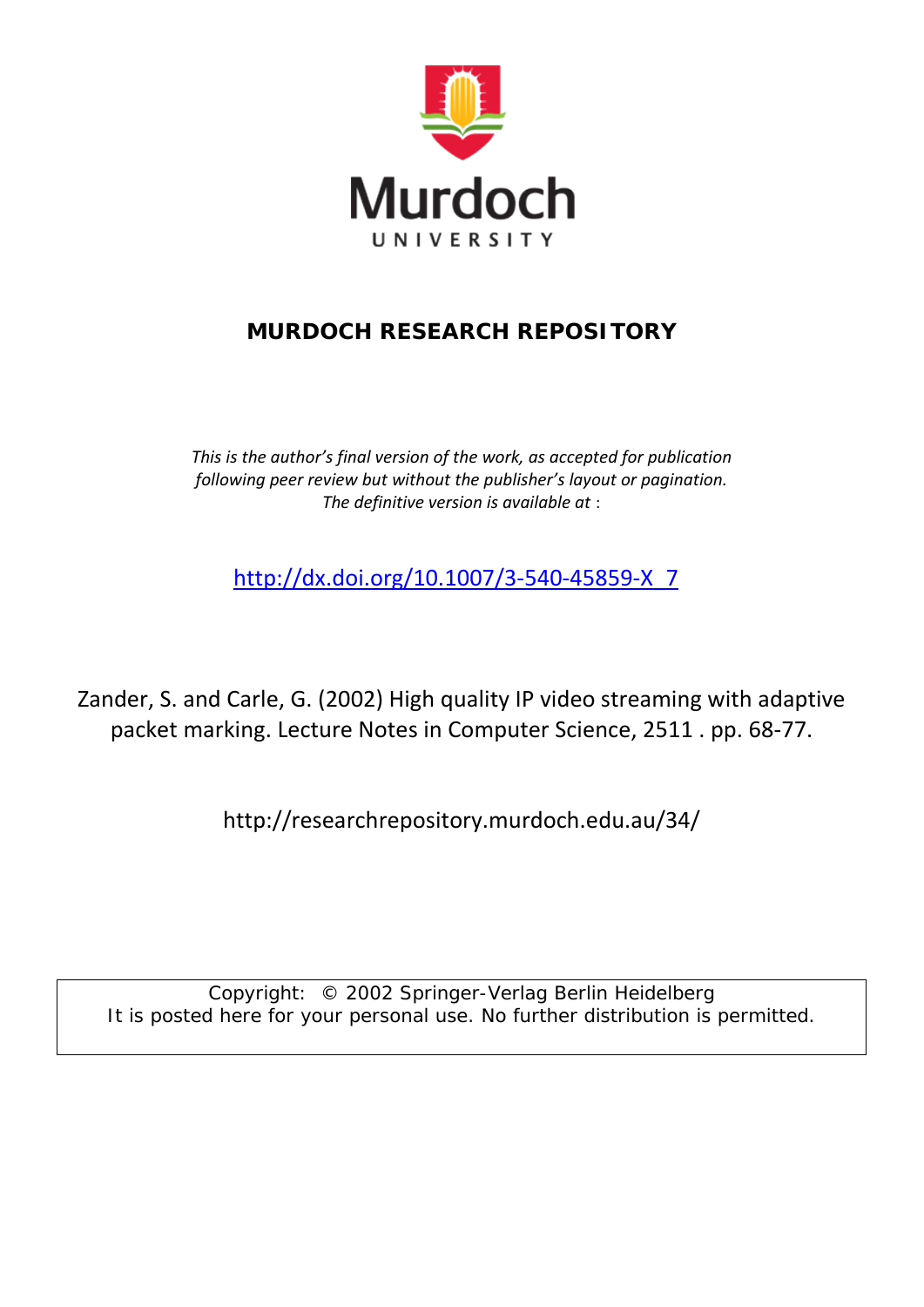# **High Quality IP Video Streaming with Adaptive Packet Marking**

Sebastian Zander, Georg Carle

Fraunhofer FOKUS Kaiserin-Augusta-Allee 31 10589 Berlin, Germany {zander, carle}@fokus.fhg.de http://www.fokus.fhg.de/glone

**Abstract.** The transmission of high quality video streams over IP networks becomes more and more attractive for providing IP based TV or video on demand services. Still a reasonable high bandwidth is required for achieving high quality streaming. Instead of using hard reservations to guaranty the quality of the video transmissions we present an adaptive streaming algorithm based on adaptive packet marking which provides soft guarantees. A prototype streaming server and client have been developed supporting RTP-encapsulated MPEG-2 transmission, into which the adaptive streaming algorithm has been integrated. The software has been successfully used in a testbed, demonstrating that the algorithm is effective and has very promising properties.

## **1 Introduction**

IP-based transmission of high quality video streams becomes more and more attractive especially for applications like video on demand, remote teaching, surveillance and Internet TV. Despite the wide distribution of MPEG-4 and its impressive compression capabilities still a reasonably high bandwidth is required for achieving a high video quality. With MPEG-4 a bandwidth of about 1-2 Mbit/s is needed for good quality. A higher quality can be achieved with MPEG-2 encoded video at a bandwidth of approximately 8 Mbit/s, as is used for DVD encoding. This is a relatively high data rate compared to typical access and wide-area data rates. In the case of network congestion, the video playback will either have dropouts if UDP is used as transport protocol, or the video will freeze when the playout buffer is empty if TCP is used. Such a quality degradation is not acceptable in many cases.

To guarantee the transmission quality, resource reservation such as IntServ [RFC2205] or DiffServ [RFC2475] can be used. These solutions are typically used in combination of a hard reservation of the maximum bandwidth of the flow to be transported. In the case of high bandwidth requirements such as MPEG-2 streaming with 8 Mbit/s, using resource reservation typically will be a costly alternative to a low price best effort service.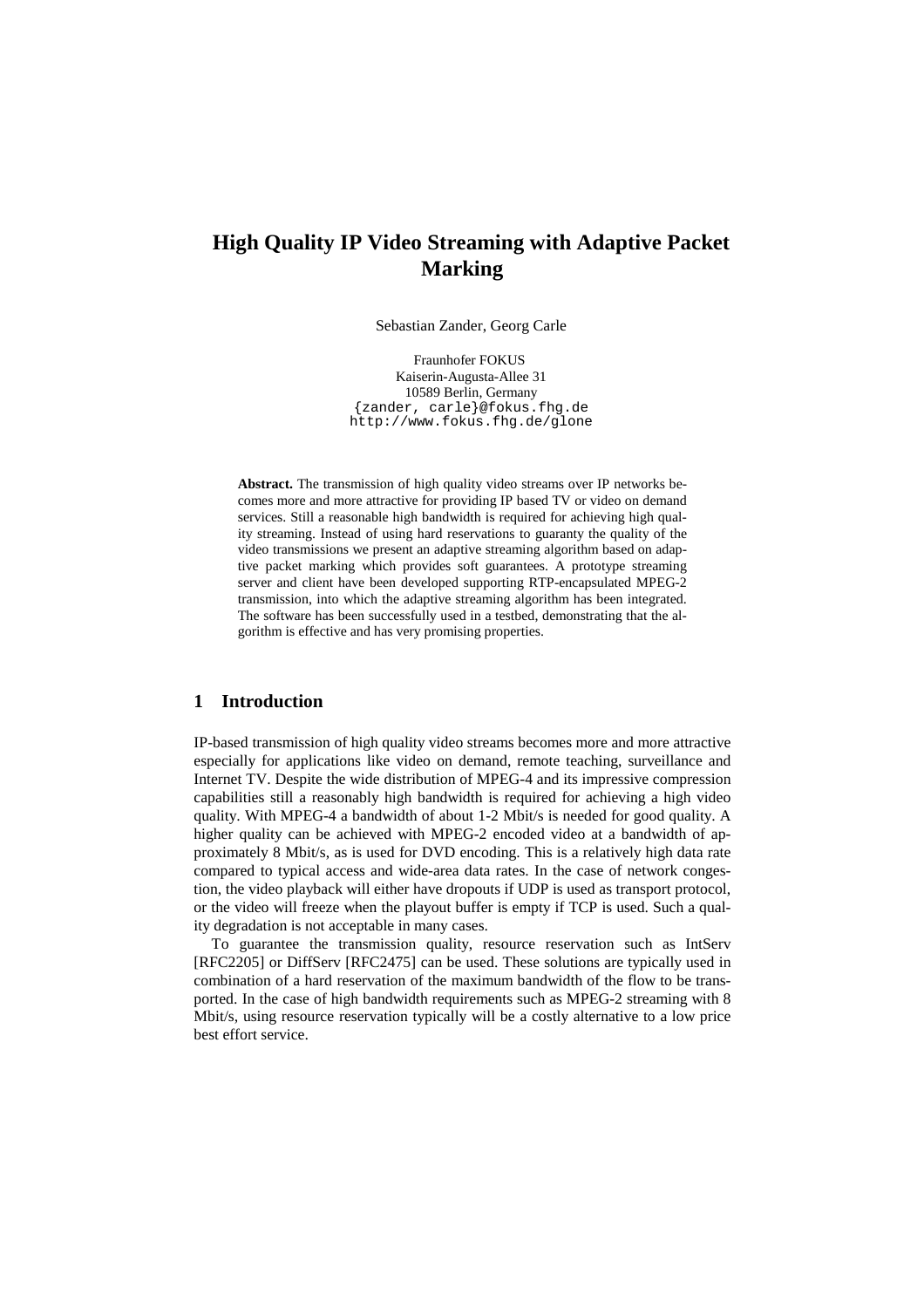This paper describes an approach for providing high quality video streaming which uses expensive guaranteed resources only when necessary to maintain quality. Cheap bandwidth (i.e. a best effort service) is used as much as possible. The adaptive streaming algorithm presented in this paper is based on adaptive packet marking. It operates with two service classes. Best effort bandwidth is used for video streaming as much as possible. If there is not enough bandwidth available (which is detected by low fill level of the receiver playout buffer), the algorithm uses additional bandwidth from a guaranteed service based on the currently available best effort bandwidth and the receivers playout buffer fill level. The paper is focused on applications with a fairly large end-to-end delay budget such as video on demand, which allow for a playout buffer delay of a few seconds to compensate for the bandwidth fluctuations in the network.

We decided to implement and try our algorithm in a real DiffServ [RFC2475] enabled test network. We implemented a prototype streaming server and client software which is able to stream DVD quality MPEG-2 videos, as there is now free open source software available for providing high quality video streaming. The adaptive streaming algorithm has been integrated into this prototype.

The remaining parts of the paper are structured as follows. Section 2 discusses related work. Section 3 introduces the algorithm used for adaptive video streaming. Section 4 outlines the prototype implementation which adaptively streams MPEG-2 videos in a DiffServ enabled network. Section 5 presents evaluation results obtained by using the prototype and section 6 concludes the paper and outlines future work.

# **2 Related Work**

The approach to use a mixture of best effort and guaranteed service for video streams was postulated in [RaTh98]. Besides the basic idea, this paper only describes a general network architecture supporting layered video but contains no solution for realizing adaptive streaming. [FeKS98] examines adaptive priority marking for providing soft bandwidth guarantees. Their proposed algorithm is similar to the one proposed in this paper. The main difference is that [FeKS98] proposes a general algorithm for use with TCP while our algorithm is specific for video transmission considering application feedback. [FeKS98] is focused on the optimal marking and overload behavior. In contrast, the question we want to answer is the achievable ratio of best effort and guaranteed packets. In [FeKS98], simulation is used to prove that the generic adaptive packet marking algorithm works. Our goal is to demonstrate that the algorithm works in a real network in combination with a real streaming application, and that the algorithm reacts fast enough on typical changes of network conditions.

A related but better understood problem is the smoothing of variable bit rate video streams. [SZKT96] and [ReTo99] describe possible solutions for smoothing the video stream to be transmitted by calculating a bandwidth plan before the video is sent over the network. [RSFT97] contains a proposal for a smoothing technique applicable for live streams.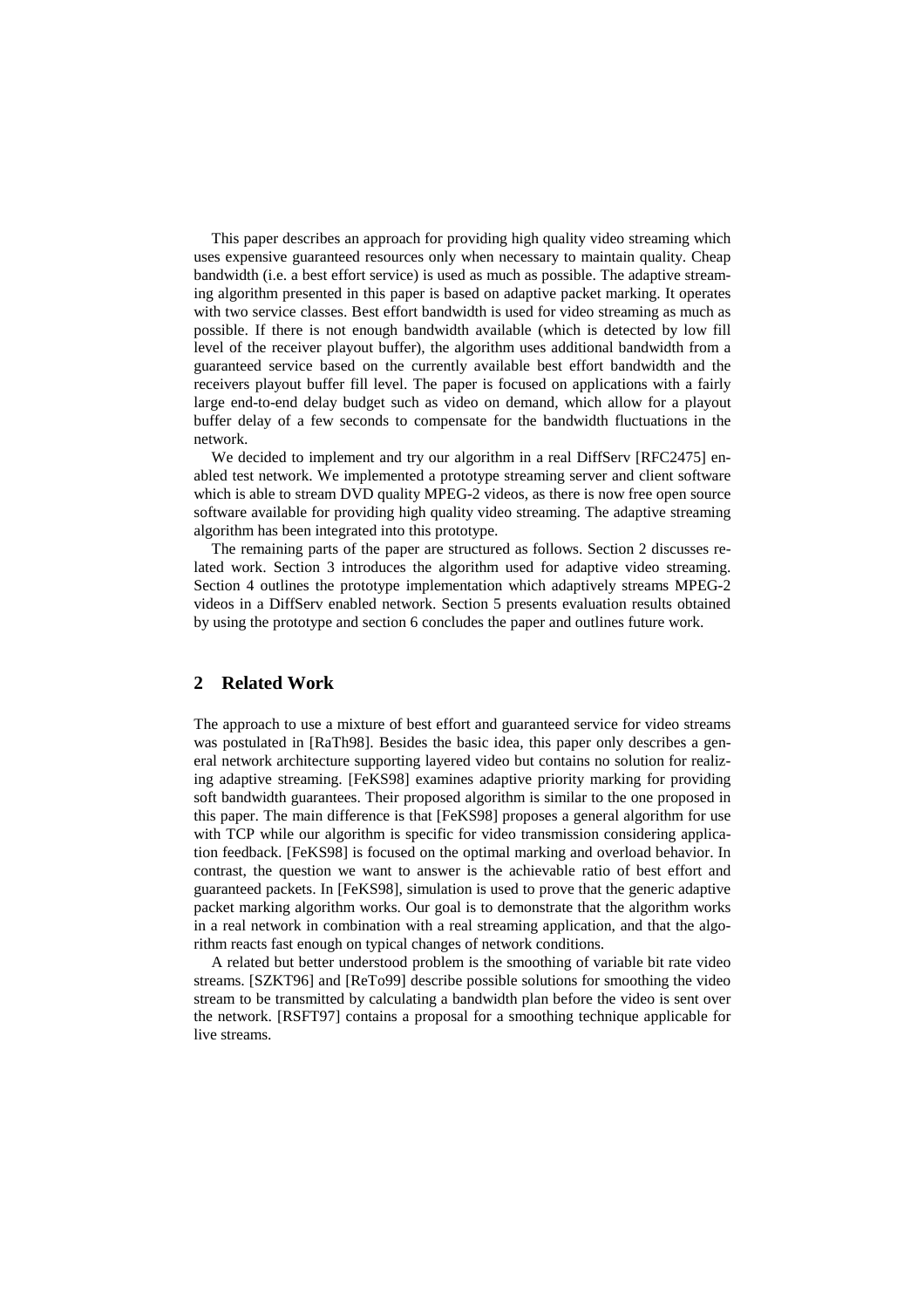[VFJF99] provides a good overview about the existing techniques for adaptive video streaming. It describes layered encoding, adaptive forward error correction and smoothing. [RNKA97] describes an adaptive video streaming service which adapts to the quality of the transmission. An algorithm chooses the video adaptation which achieves the best quality under the current conditions. No paper known to the authors describes an algorithm like the one proposed in this paper.

Our prototype software is based on protocols standardized by the IETF such as the Real Time Streaming Protocol (RTSP) [RFC2236] for controlling the playback and the Real Time Protocol (RTP) [RFC1889] for transporting the real-time data. For the transport of MPEG-2 over RTP our work is based on the MPEG-2 standard and the MPEG-2 RTP encoding as defined in [RFC1890], [RFC2250] and [RFC2343].

# **3 Adaptive Video Streaming**

For guaranteeing the quality of a video transmission a simple solution is to reserve network resources according to the maximum video bandwidth for the full duration of the video transmission. Such a hard reservation will guarantee the quality of the video transmission but is much more expensive than using a best effort service. If the video stream is of variable bit rate some of the reserved resources will not be used but typically must be paid for. We assume that costs of using the guaranteed service class will depend on the maximum bandwidth of the guaranteed service class that can be used, and on the data volume sent using the guaranteed service class. By using a smoothing scheme, the maximum data rate which has to be reserved can be reduced, thereby reducing costs.

In existing streaming approaches that use a guaranteed service class, the complete video is transmitted over the guaranteed service (1. in Figure 1). When using a best effort service where the available bandwidth is lower than the required bandwidth for certain time intervals, buffer underuns occur at the receiver, impairing the visual quality  $(2 \cdot \text{in Figure 1}).$ 



**Figure 1**: Adaptive Streaming

During the times when the best effort service class provides insufficient bandwidth, the required additional bandwidth is sent over the guaranteed service class (3. in Figure 1). If there is not enough guaranteed bandwidth available the video can not be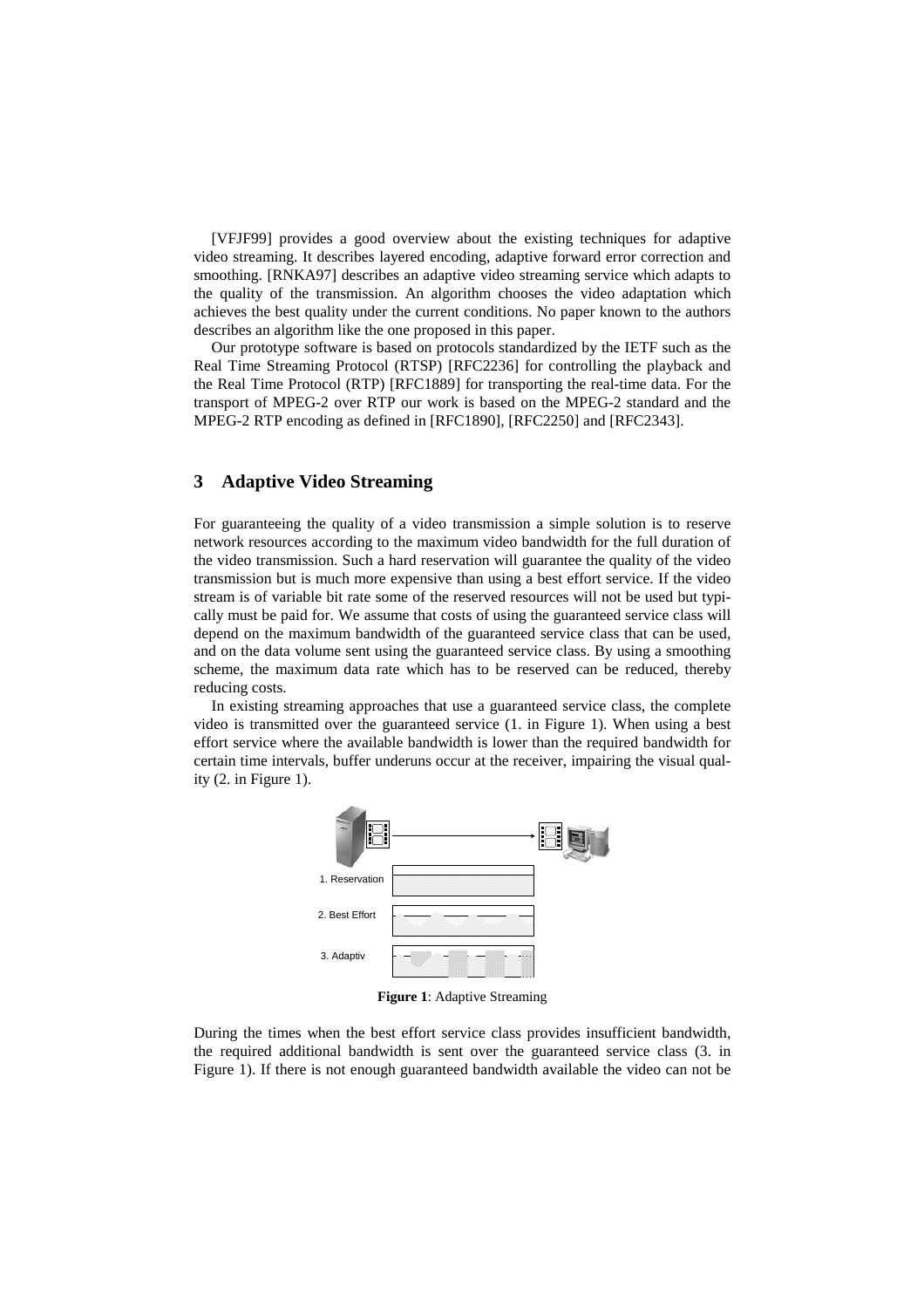transmitted without using some quality degradation scheme but this is considered out of scope of this paper. The main properties of our adaptive streaming are:

- As much data as possible is sent using cheap best effort traffic.
- When the available bandwidth of the best effort service is insufficient (i.e., low fill level of the playout buffer) the missing bandwidth is sent using a guaranteed channel.
- As long as sufficient guaranteed bandwidth is available (i.e. no blocking happens when using reserved bandwidth), no quality degradation becomes visible, and the video has full DVD-like quality.

The algorithm we developed for realizing the adaptive video streaming consists of two parts: rate control and adaptive marking. The sender controls both the sender rate and the adaptive marking based on the video which is streamed and the feedback information from the receiver.

#### **Sender Rate Control**

The sender estimates the data rate it has to send over time based on the timestamps contained in the video file. In the simplest case the send rate *s* is constant (see Figure 2) which is the case for DVD encoded MPEG-2. In case the send rate is not constant we use linear regression to estimate the gradient *s*. Videos with non constant bitrate could also be smoothed before transmission ([SZKT96]). Figure 2 illustrates the algorithm. At time  $T$  the current position in the video is  $L$ . Since  $L$  is below  $s \cdot T$  we are below the average video rate.  $\Delta T$  is the time until the rate control function is called again and is estimated during runtime. The amount of data to send within  $\Delta T$  is  $\Delta L$ and can be calculated in a straightforward manner.



**Figure 2**: Sender Timing Algorithm

In a real network the current possible sending rate may be larger or smaller than *s* depending on the congestion. To compensate for the bandwidth fluctuation, a playout buffer is used at the receiver. At the beginning of a video transmission the playout buffer is filled to level  $P_0$ . This level can be adjusted by selecting a maximum startup delay. Afterwards the receiver starts the playback. The current buffer level is  $P$  and  $P_T$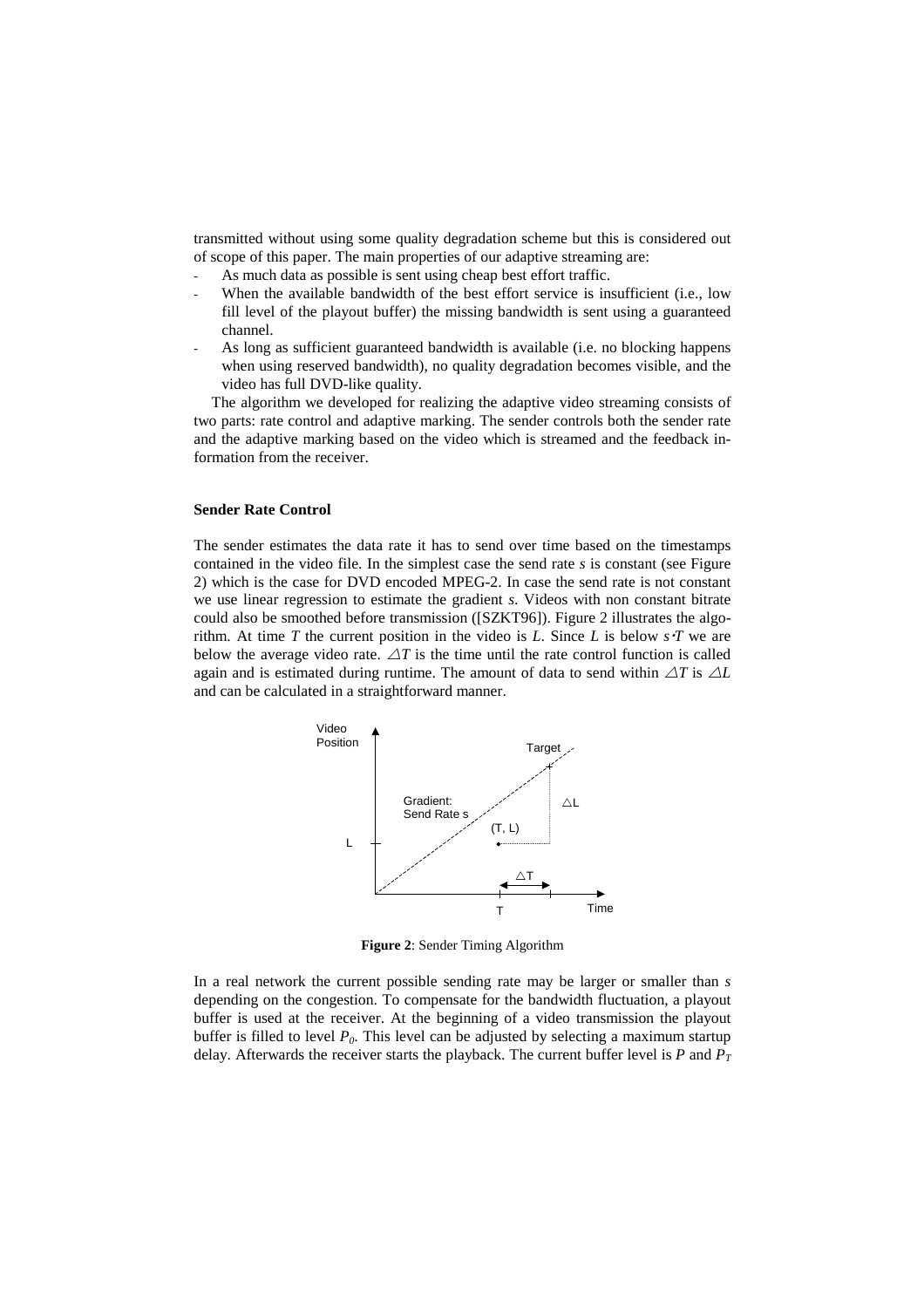is the desired target fill level during playback. The deviation from the target buffer fill level is  $\triangle P=P_T-P$ . This value is send from the receiver to the sender in regular intervals  $\Delta T_F$ . The rate for the additional data to send is  $s_A = \Delta P / \Delta T_F$ . Figure 3 shows the sender algorithm in meta code. The amount of data to send *S* is divided into *n* packets of equal size. The size of the packets should be near but below the Maximum Transfer Unit (MTU) of the path between sender and receiver to avoid fragmentation.

```
SEND(T,L)
S_0 = S \cdot (T + \triangle T) - LS = S, \Delta TS=S_0+S_1READ_AND_SEND(S)
```
**Figure 3**: Sender Rate Control Algorithm

### **Adaptive Marking**

We assume the availability of two service classes: guaranteed and best effort. The best effort service class should be used as much as possible but in case the receiver runs out of data we transmit data over the guaranteed service. A packet will be marked with probability  $p$  as guaranteed class. Therefore  $p$  is the ratio of guaranteed packets while *1–p* is the ratio of best effort packets. We set  $p=min(0, S_A)/S_0$ ,  $0≤p≤1$  at each interval  $\Delta T_F$ . The rationale for this is that  $S_0$  is the number of bytes in an ideal network where we can send with constant rate  $s$  and  $S_A$  gives us an indication whether our real rate is smaller or larger. Using the ratio of  $S_A$  and  $S_0$  means that we increase the percentage of guaranteed packets with increasing non negative  $S_A$  which means the receiver buffer level is decreasing below the target fill rate.

Note that in case there is not enough bandwidth available in the guaranteed class a frame based marking scheme would lead to much better performance at the receiver. However in the opposite case the probabilistic scheme is much easier to implement, needs less CPU time and allows a smoother partitioning.

# **4 Implementation**

Instead of simulation we decided to implement and try the algorithm in a real network. We have developed a prototype implementation of a MPEG-2 video server and client in which we integrated the adaptive streaming algorithm introduced in section 3. Our implementation is based on standard protocols such as RTSP [RFC2326] and RTP [RFC1889]. It supports the basic RTSP capabilities and MPEG-2 program and transport stream encoding over RTP. Both UDP and TCP can be selected as transport protocols. The adaptive streaming algorithm works only with TCP. For sending RTP packets over TCP connections we send the length of each RTP packet followed by the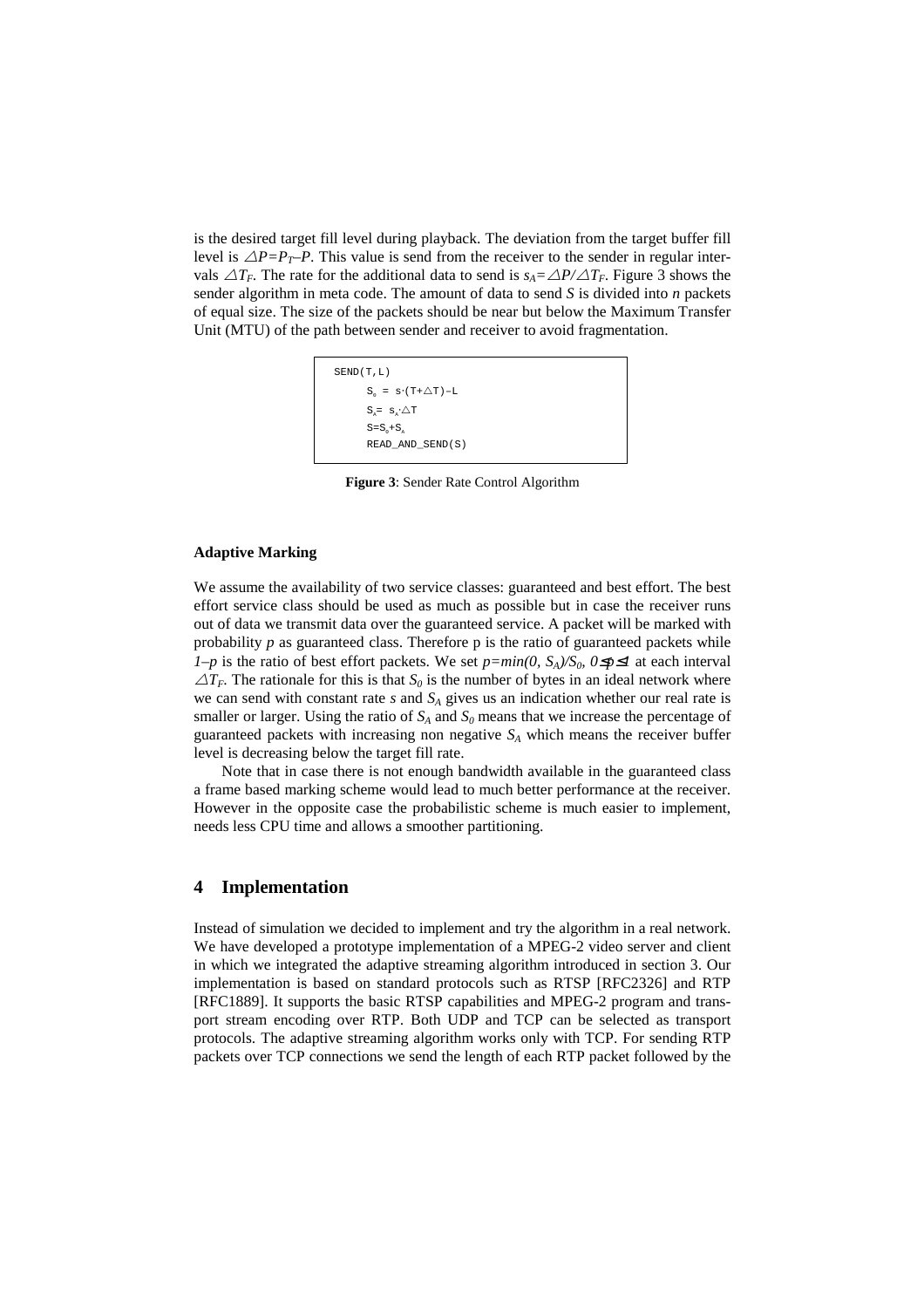packet as proposed in [UDPT]. For feedback information we use the RTCP protocol [RFC1889]. Since RTCP as defined in the standard has non-deterministic and fairly long feedback intervals we have implemented a fast feedback mechanism which allows to have regular feedback in the order of 100 ms. The receiver sends the standard RTCP feedback messages, and additional feedback messages about the playout buffer state. The adaptive streaming algorithm which is built into the server uses this information. If TCP is used as transport protocol there are two separate connections: one for RTP and one for RTCP.

For adaptive streaming the sender has to mark packets as either best effort or guaranteed service. To be generic the software implemented by us has no direct interface to some QoS functionality. Instead we use the RTP marker bit (m-bit) which is included in every packet header to signal the service class. Obviously this only works with two classes. If more than two classes would be needed a custom RTP header extension could be defined. The m-bit is examined at the edge router by a NetFilter [NetFilter] classifier module running in the Linux kernel which has been implemented by us. We use the DiffServ [RFC2475] model for providing QoS. Based on the RTP m-bit the DiffServ Code Point (DSCP) will be set for each of the packets. The DSCP is later used for scheduling at the core routers. The classifier is optimized so that all retransmitted TCP packets are marked as guaranteed class. The software has been implemented in C/C++ and is running under the Linux operation system. Figure 4 shows a screenshot with the video and the statistics generated (see section 5).



**Figure 4**: Adaptive Streaming Implementation

Since the Internet is a highly heterogeneous network it is questionable whether all routers will ever support QoS. Our application uses TCP as transport protocol and relies on DiffServ enabled router's for marking and scheduling. If no end-to-end QoS is supported there is no negative impact on the network because a normal best effort TCP connection is used. In our solution there is only one TCP connection for the video data which is multiplexed on two service classes. The advantage is that considering the number of connections it is not different to traditional applications and therefore it does not behave more aggressive as usual. However it needs to be investigated how this influences TCP congestion control. As shown in [FeKS98], pure marking results in a percentage of marked packets that is too high considering the fair share.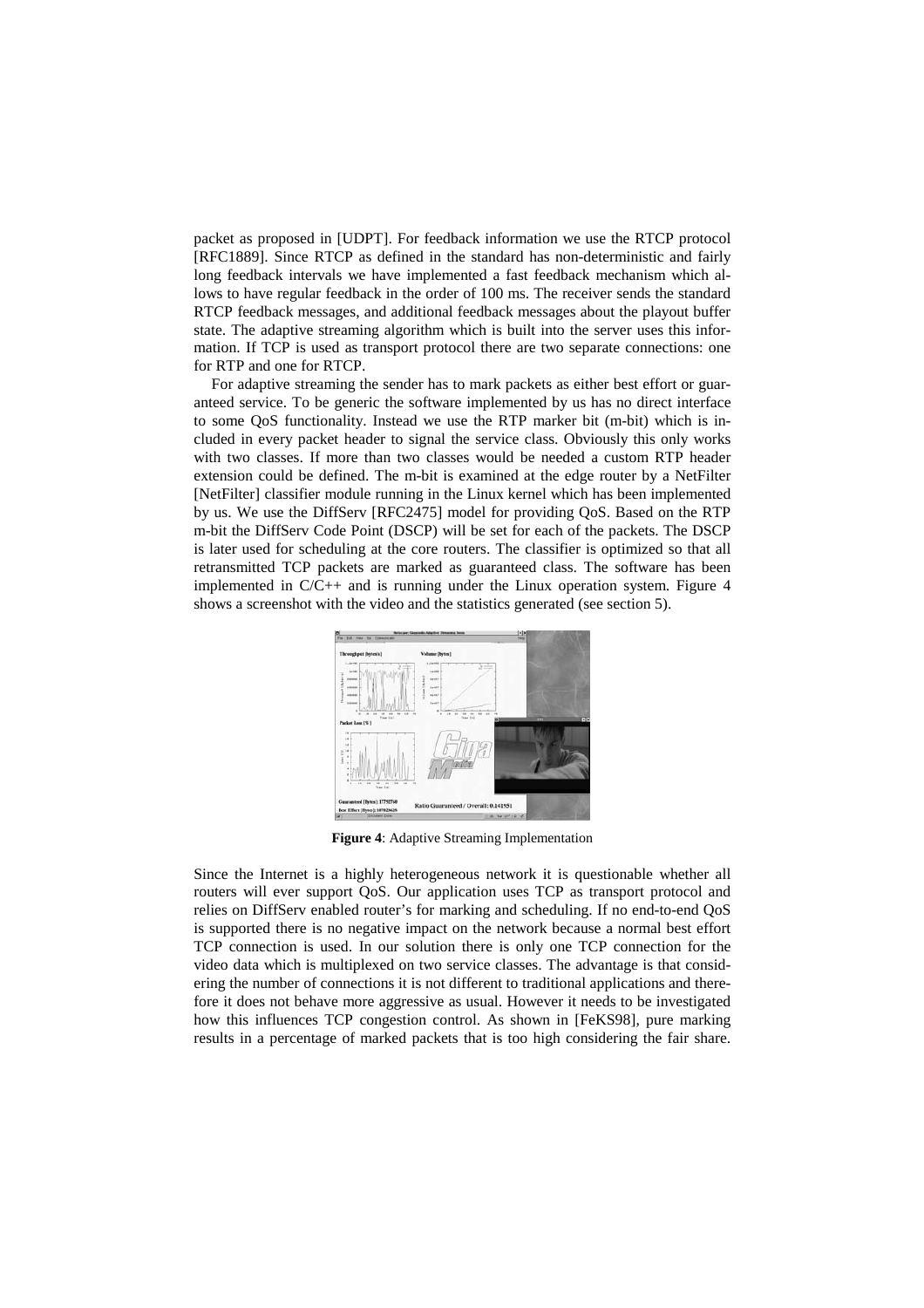Our algorithm prevents bursts of guaranteed packets by incrementally increasing and decreasing the percentage to be marked as suggested in [FeKS98].

# **5 Evaluation**

The implementation has been tested in a DiffServ setup in our testbed. All machines in the testbed are Linux PCs equipped with Fast Ethernet network adapters. The server runs the MPEG-2 video server and streams MPEG-2 videos encoded with 8 Mbit/s bit rate. The client runs the prototype video client and has a MPEG-2 hardware decoder card. The routers run Linux 2.4 and are DiffServ enabled. One router is configured as edge router and marks the packets with a DSCP according to the RTP m-bit. The second router is a DiffServ core router performing the scheduling. Two classes are configured: Expedited Forwarding (EF) as guaranteed class, and a best effort class. In our setup we do not use background traffic. Instead we emulate congestion by randomly dropping packets in the best effort class. Our loss emulation can drop packets with uniform or exponential loss distribution. We only use exponential loss in the evaluation. To measure the distribution of the data onto the two classes we use a separate meter connected to the same hub as the server. Figure 5 shows the testbed setup.



**Figure 5**: Adaptive Streaming Testbed

We show the results of three different tests. In the first test we prove that the implementation works as desired and show the behavior of the adaptive streaming algorithm. In the second test we show how the ratio of guaranteed class to overall volume behaves in case of different loss rates within the network. In the third test we investigate the impact of the receiver feedback frequency on the guaranteed/overall ratio.

### **Algorithm Behavior**

In this trial an 8 Mbit/s video with a duration of approximately 4.5 minutes is transmitted over TCP from the sender to the receiver using the adaptive streaming algorithm. The receiver has a playout buffer of size 8 Mbyte and sends a feedback message every second. The mean loss was set to 3% and the maximum loss to 6% (exponential distribution). Figure 6 shows the throughput over time for both service classes ( $G =$ Guaranteed,  $BE = Best$  Effort) and Figure 7 shows the absolute volume transmitted. The ratio of guaranteed to overall volume is only 0.36. This means that only 36% of the traffic was sent using the guaranteed service class instead of 100% in case of a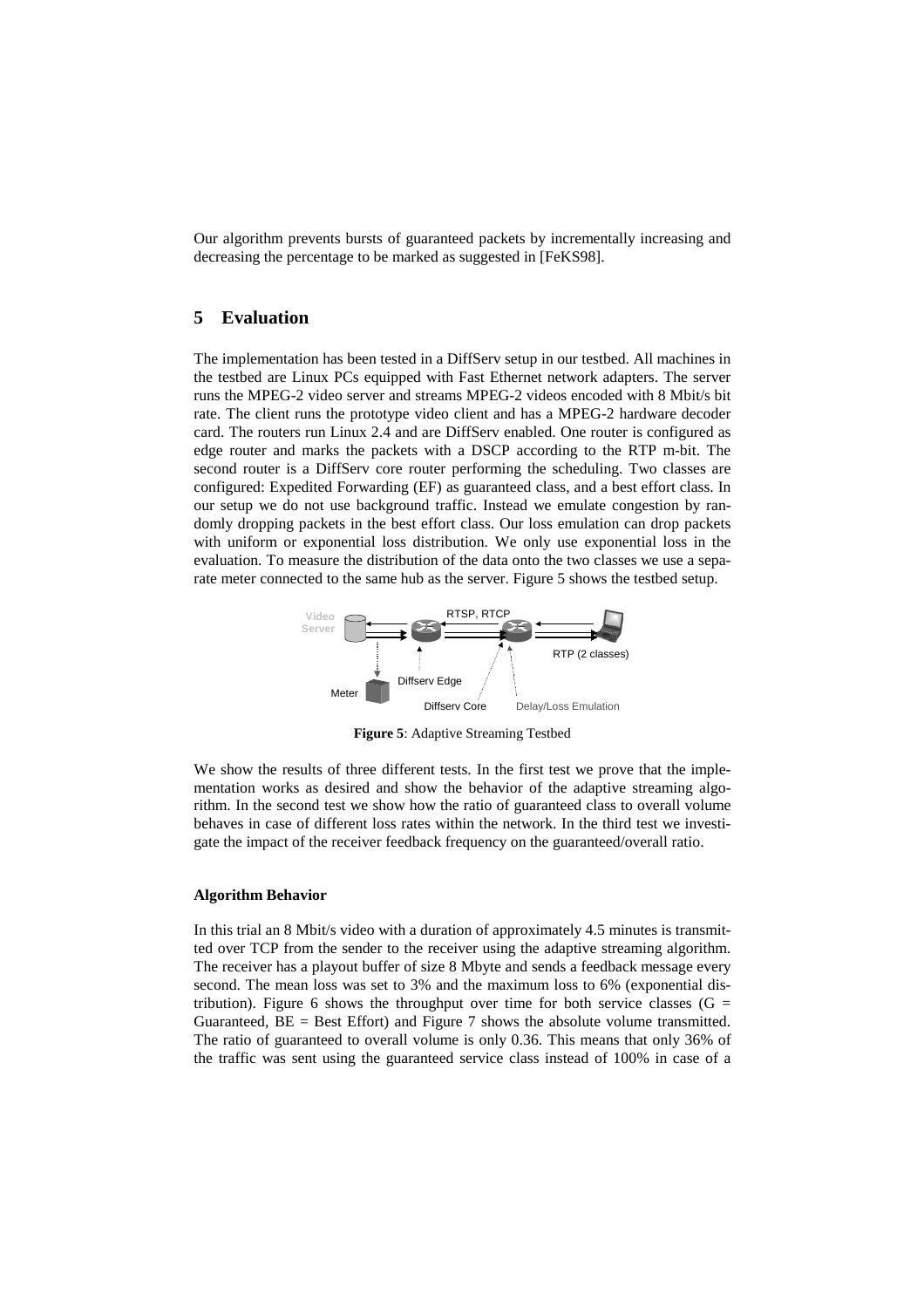

hard reservation. In this trial all video frames arrived at the receiver in time; no errors occurred during the playback.

### **Impact of Loss Rate**

In this test the same video as before is transmitted while emulating different loss rates (congestion) in the network. The receiver buffer size is 8 Mbyte and the receiver feedback is sent every second. We investigated the algorithm with mean loss rates of 0%, 2%, 3%, 5%, 10% and 15%. The maximum loss rate is always twice the mean loss rate, and exponential distribution is used. Figure 8 shows the ratio of guaranteed to overall volume depending on the loss rate. For each loss rate we conducted three tests. In all tests all video frames arrived at the receiver in time; no playback errors occurred. However at 15% mean loss rate the receiver buffer size had to be increased to 12 Mbyte to avoid loosing data. To prevent data loss the buffer size must be increased with increasing mean loss rate but we have not performed investigations for loss rate higher than 15%.



**Figure 8**: Impact of Mean Loss Rate

The figure shows that for small loss rates the gain of using adaptive streaming is quite high (only 20% needs to be transmitted over guaranteed service) while for large loss rates (>10%) the ratio is still over 70% but moving asymptotically to 100%.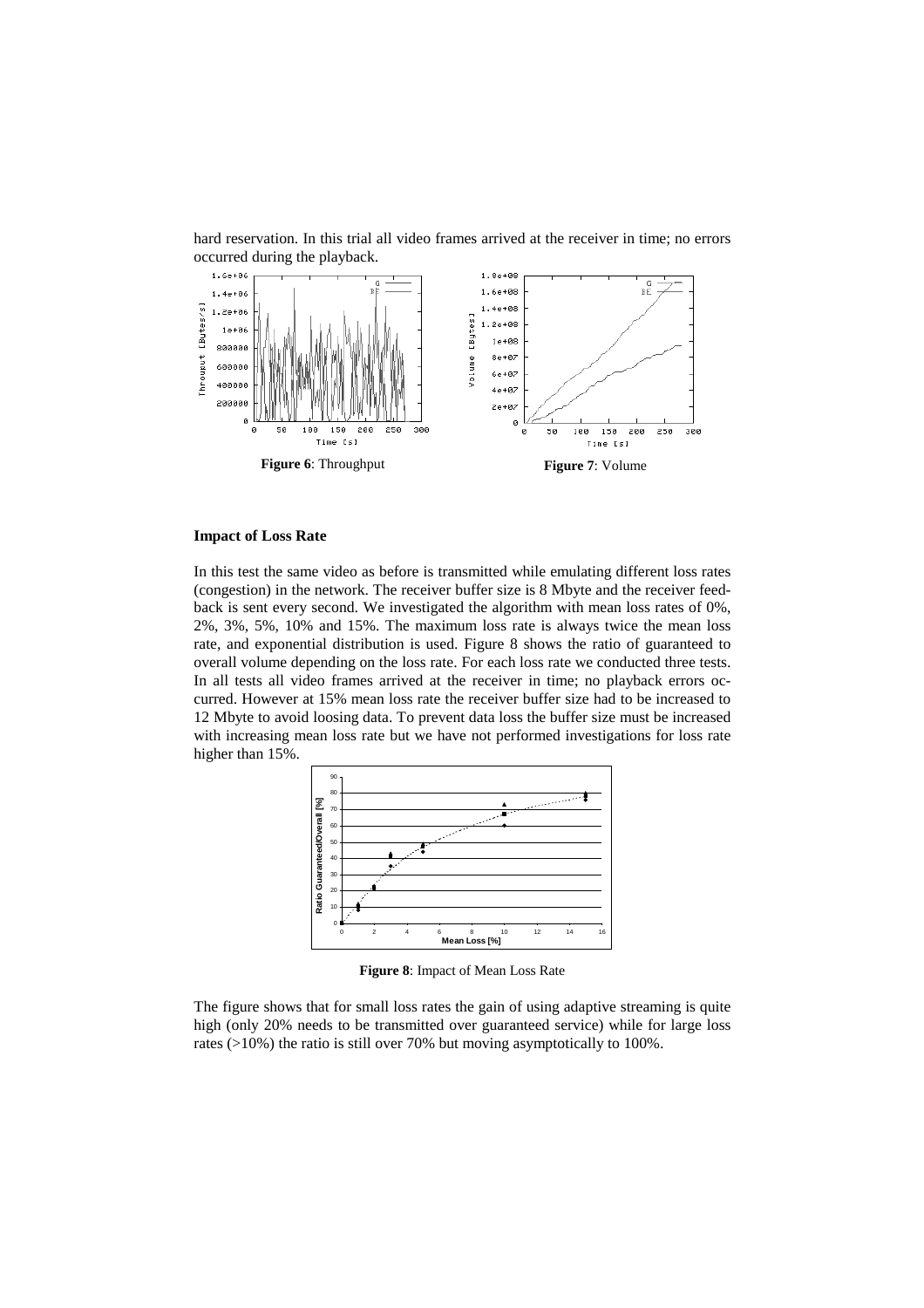#### **Impact of Receiver Feedback Frequency**

In this test we examined how the feedback frequency affects the performance of the algorithm. We transmitted the same video as before, the receiver buffer size is 8 Mbyte and the mean loss rate is 3% (maximum 6%). We vary the feedback frequency between 0.2 and 20 (0.05 s to 5 s interval). Figure 9 shows the ratio of guaranteed to overall volume depending on the receiver feedback frequency. For each frequency two independent tests have been performed.



**Figure 9**: Impact of Feedback Frequency

The figure shows that the ratio is increasing with increasing feedback frequency (plotted with log scale). This means that the algorithm looses performance in case of frequent feedback because it is reacting too fast. We found that the smallest frequency which can be used is the playout time of half of the receiver buffer size.

# **6 Conclusions and Future Work**

We have developed a mechanism for optimized delivery of high quality video streams over an IP based network. The algorithm uses adaptive packet marking for guaranteeing soft QoS while trying to minimize the use of an expensive guaranteed network service. The algorithm has been integrated into a real MPEG-2 streaming implementation. The evaluation in a DiffServ testbed shows the efficiency of the proposed algorithm. For mean loss rates up to 10% a substantial amount of bandwidth can be obtained from a best effort service.

In the future we plan to perform additional measurements, and to improve the algorithm. In particular we want examine how aggressive our algorithm behaves in the presence of TCP background traffic and investigate on how much guaranteed bandwidth is needed to satisfy a certain number of clients to be able to create admission control rules. Furthermore we want to make the algorithm to be aware of the MPEG-2 frame structure, in order to improve the mapping of data onto the different service classes and to allow an open loop solution without feedback messages from the receiver. Another goal is to better smooth the usage of guaranteed bandwidth by estimating the network conditions of future time intervals based on measurements of past time intervals.